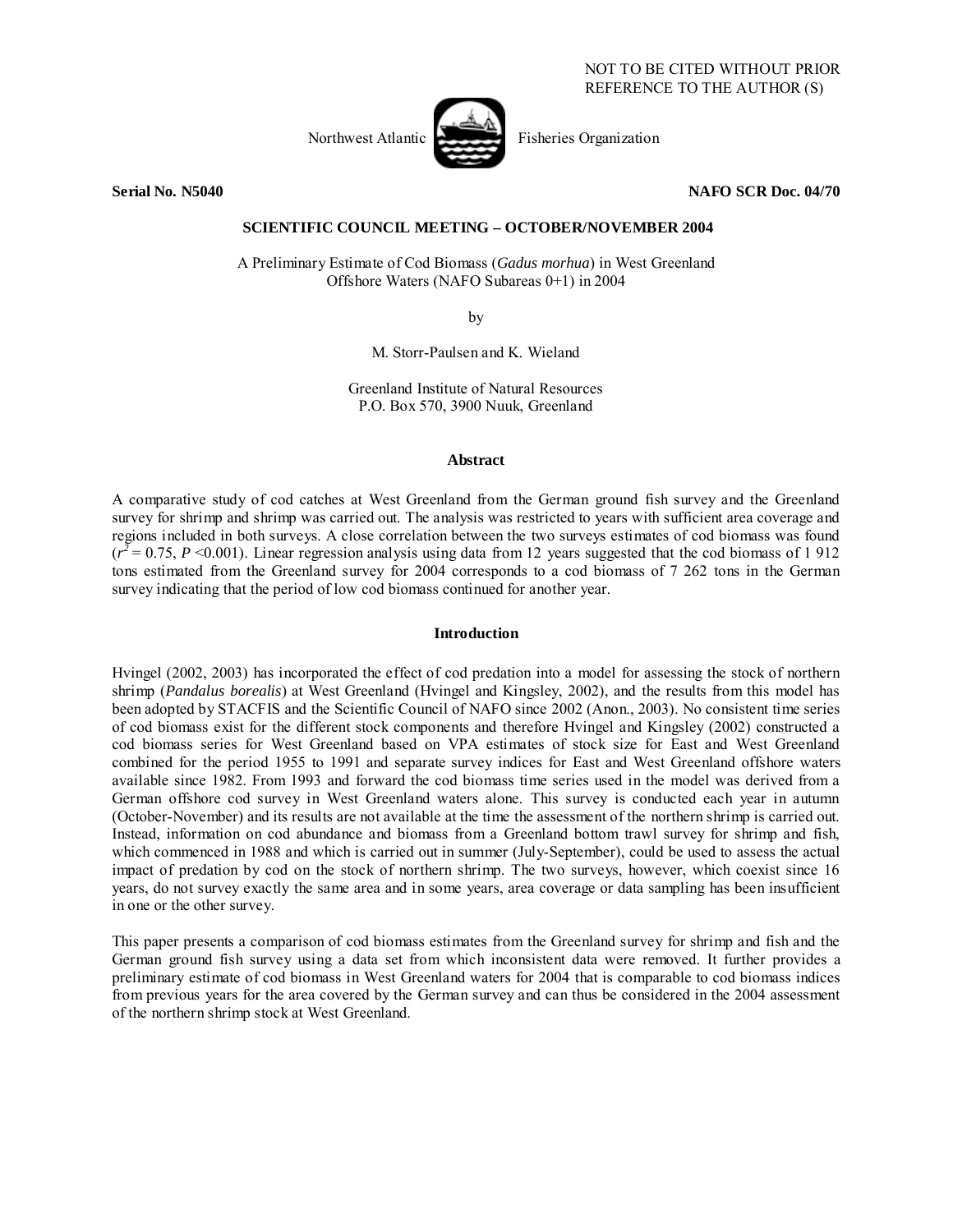## **Materials and Methods**

The Greenland bottom trawl survey for fish and shrimps covers the offshore areas at West Greenland and has been conducted from 1988-2004. The area has been expanded through time and since 1992 the survey has covered the area between 72°30'N and 59°15'N (NAFO Division 1A-1F) from the 3 nautical mile limit to the 600 m depth contour (Fig. 1) and the inshore area Disko Bay. The survey area is divided into NAFO divisions, which are further subdivided into four depth strata ( $\leq$ 150 m, 151-200 m, 201-400 m and 401-600 m). The survey was originally designed as a shrimp survey and sampling of fish data was not complete in the period 1988-1991. Since 1992 the sampling of fish has improved and it is now considered as a combined survey for shrimp and fish (Storr-Paulsen and Jørgensen, 2003). The survey is designed as a stratified random trawl survey with a minimum of two hauls per stratum. The sampling period is July to September and throughout the entire time period the survey has been conducted by the Greenland Institute of Natural Resources with the research trawler RV *Paamiut* using a shrimp trawl with a high (10-12 m) vertical opening and a heavy bobbin ground gear. Towing speed is 2.5 knots.

The German survey is as a stratified random groundfish survey covering the shelf area outside the 3 nautical mile limit and the continental slope down to a depth of 400 m off East and West Greenland between 67°00'N and 59°00'N (ICES area 14 and NAFO Div. 1BS-1F, Fig. 1). The survey has been conducted annually since 1982 by the Institute for Sea Fisheries, Germany. The primary target is cod, and the fishing gear used is a groundfish trawl rigged with a heavy ground gear. Towing speed is 4 knots. The survey provides swept area estimates of abundance (by age) and biomass (all ages pooled) for the East and the West Greenland offshore component, which form the primary basis for the evaluation of the status of the offshore cod stock (ICES, 2004).

Area coverage was incomplete in one or the other surveys the following years and areas:

- NAFO Div. 1A and 1BN have always been covered by the Greenland survey only,
- the southern NAFO Div. 1E and 1F were not included in the Greenland survey prior to 1992 and 1993, respectively,
- the northern areas, i.e. 1BS and NAFO Div. 1C, were not covered in the German survey in 1995 and in 2001 to 2003 ,
- the number of stations was insufficient in the German survey in NAFO Div. 1F in 1993, 1999 and 2002 and in NAFO Div. 1D in 1995 and 2002.

Consequently, new annual indices of cod abundance and biomass were calculated for the Greenland survey for all years since 1992 excluding areas for which no corresponding data have been available from both surveys.

### **Results and Discussion**

Figure 2 shows the geographical distribution of cod density recorded in the Greenland survey for shrimp and fish in 2004. Highest densities were found in NAFO Div. 1D and 1E. In addition cod was fairly abundant in most of the catches taken in NAFO Div. 1F. Cod was present only in few catches taken outside the area that is in principal covered by the German groundfish survey, i.e. the northern part and the inshore area of the Greenland survey. Overall estimates of cod biomass are 2 204 tons for the entire surveyed area and 1 912 tons for the reduced area that corresponds to the German survey.

Cod biomasses estimated from the Greenland survey were considerably below the estimates from the German survey in the overlapping years and area (Fig. 3), and different trawl types and towing speeds might be the major causes for this. Despite pronounced differences between the two surveys at the upper levels of cod biomass, highly significant correlations ( $P \le 0.001$ ,  $n = 12$ ) between the two data series were found, and the equation obtained by linear regression allow the conversion of the estimates:

# $Cod \, biomass \, German \, Survey = 46.882 + 3.773 * \, Cod \, biomass \, General \, Survey$

This equation gives an estimate of cod biomass for 2004 of 7 262 tons. The estimates refer to NAFO Div. 1B (south of 67°N) to 1F and can be compared with the values from the German survey in previous years. The cod biomass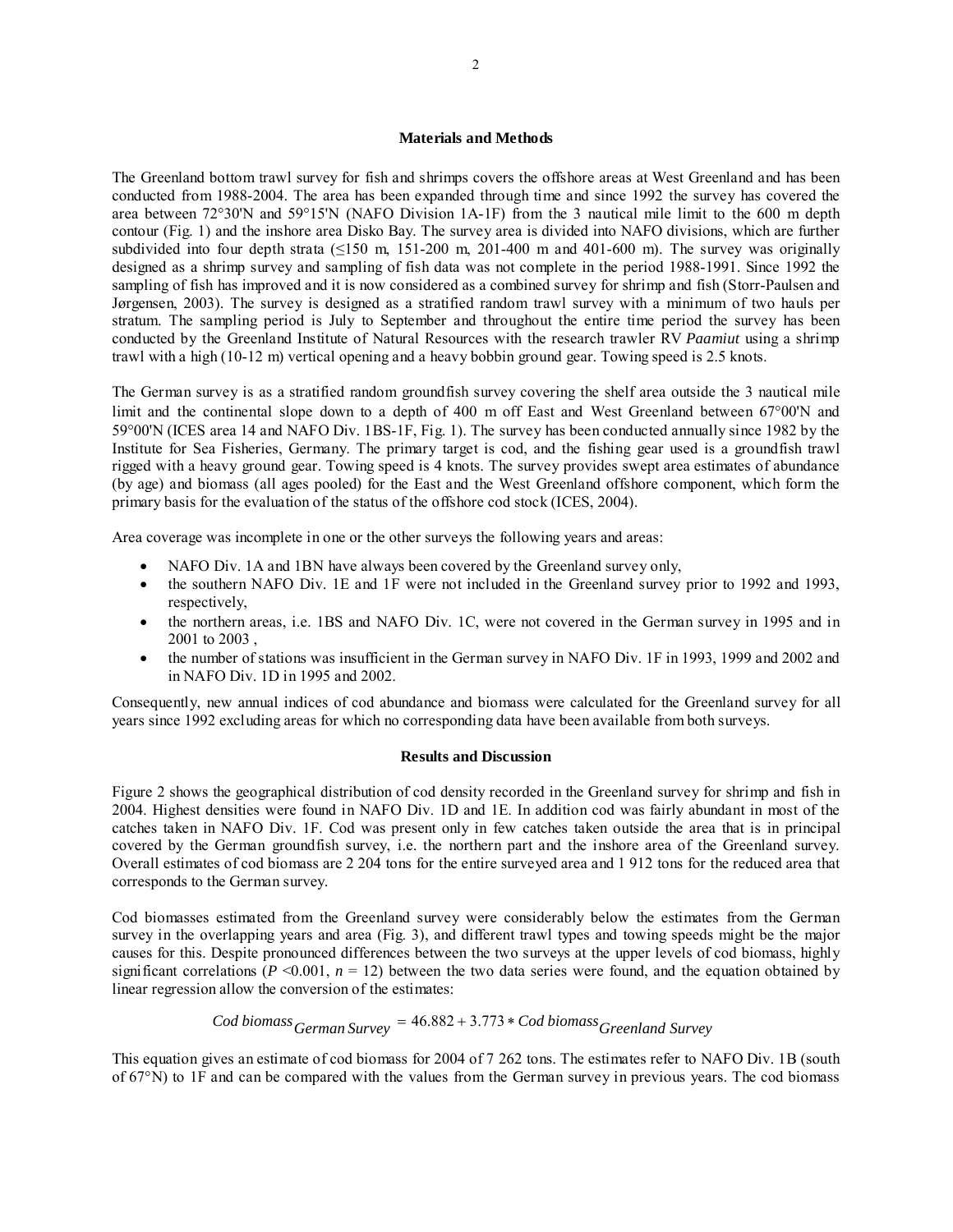index derived in this way for 2004 is about 3.2 times higher than that for 2003, but this is still far below the level of cod biomass observed in late-1980s (Fig. 4).

#### **References**

- ANON. 2003. Report of the Scientific Council Meeting, 5-11 November 2003. *NAFO SCS Doc*., No. 25, Serial No. N4934.
- HVINGEL, C. 2002. Assessment, prediction and risk analysis of stock development: Shrimp off West Greenland, 2002. *NAFO SCR Doc*., No. 157, Serial No. N4786.
- HVINGEL, C. 2003. Assessment, prediction and risk analysis: Stock development and production of northern shrimp off West Greenland. *NAFO SCR Doc*., No. 73, Serial No. N4912.
- HVINGEL, C., and M. C. S. KINGSLEY. 2002. A framework for the development of management advice on a shrimp stock using a Bayesian approach. *NAFO SCR Doc*., No. 158, Serial No. N4787.

ICES. 2004. Report of the North Western Working Group. *ICES C.M. Doc*., No. 2004/ACFM:25.

STORR-PAULSEN, M., and O. JØRGENSEN. 2003. Biomass and abundance of demersal fish stocks off West Greenland estimated from the Greenland shrimp survey, 1988-2003. *NAFO SCR Doc*., 04/18, Serial No. N4966.



Fig. 1. Survey coverage for the Greenland fish and shrimp survey and the German ground fish survey in West Greenland offshore waters. (\*: areas 1BS and 1C was not covered by the German survey in 1995 and in 2001 to 2003).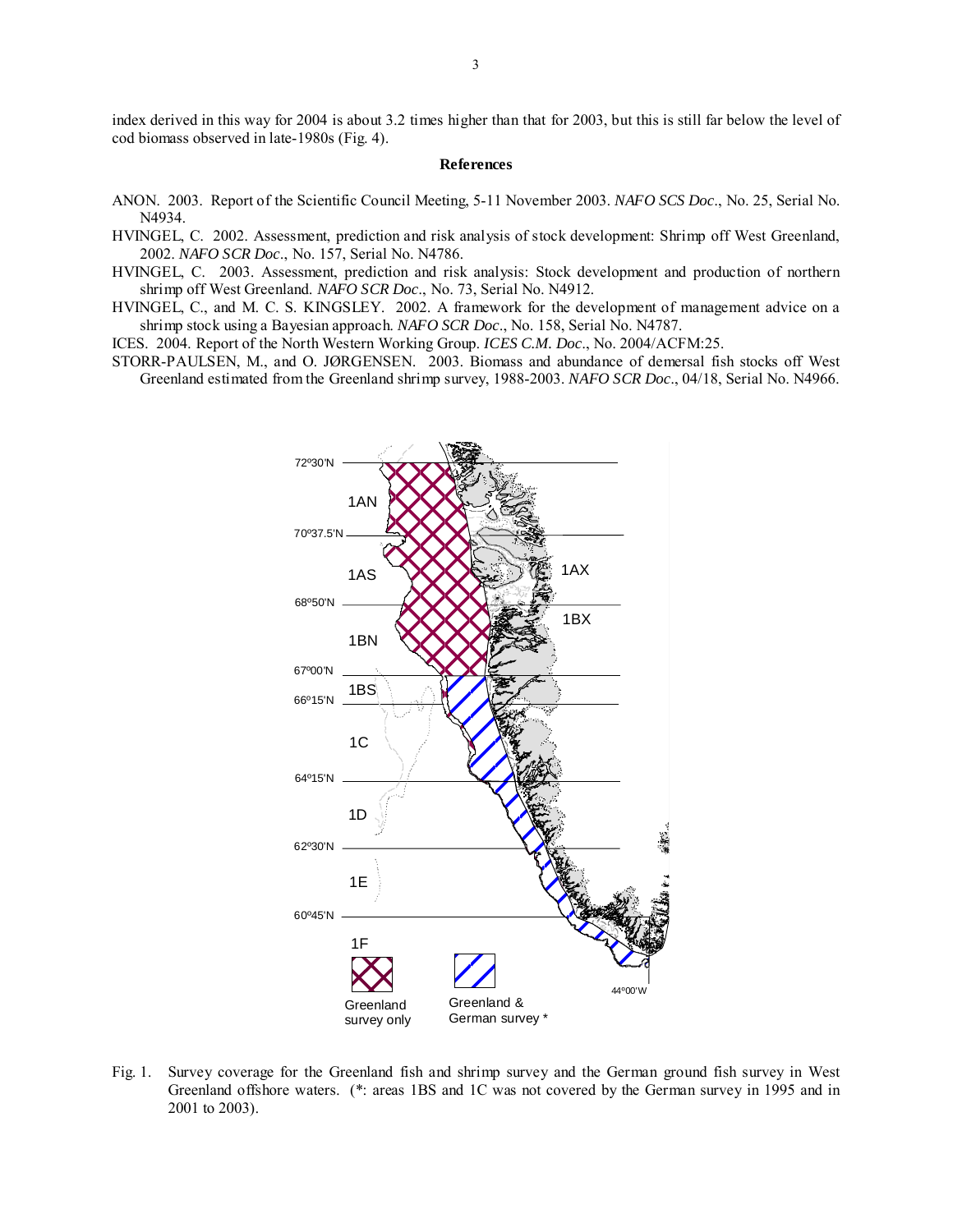

Fig. 2. Geographical distribution of cod density (in kg/km²) in the Greenland survey for shrimp and fish in 2004. Numbers in parentheses denotes number of tows.